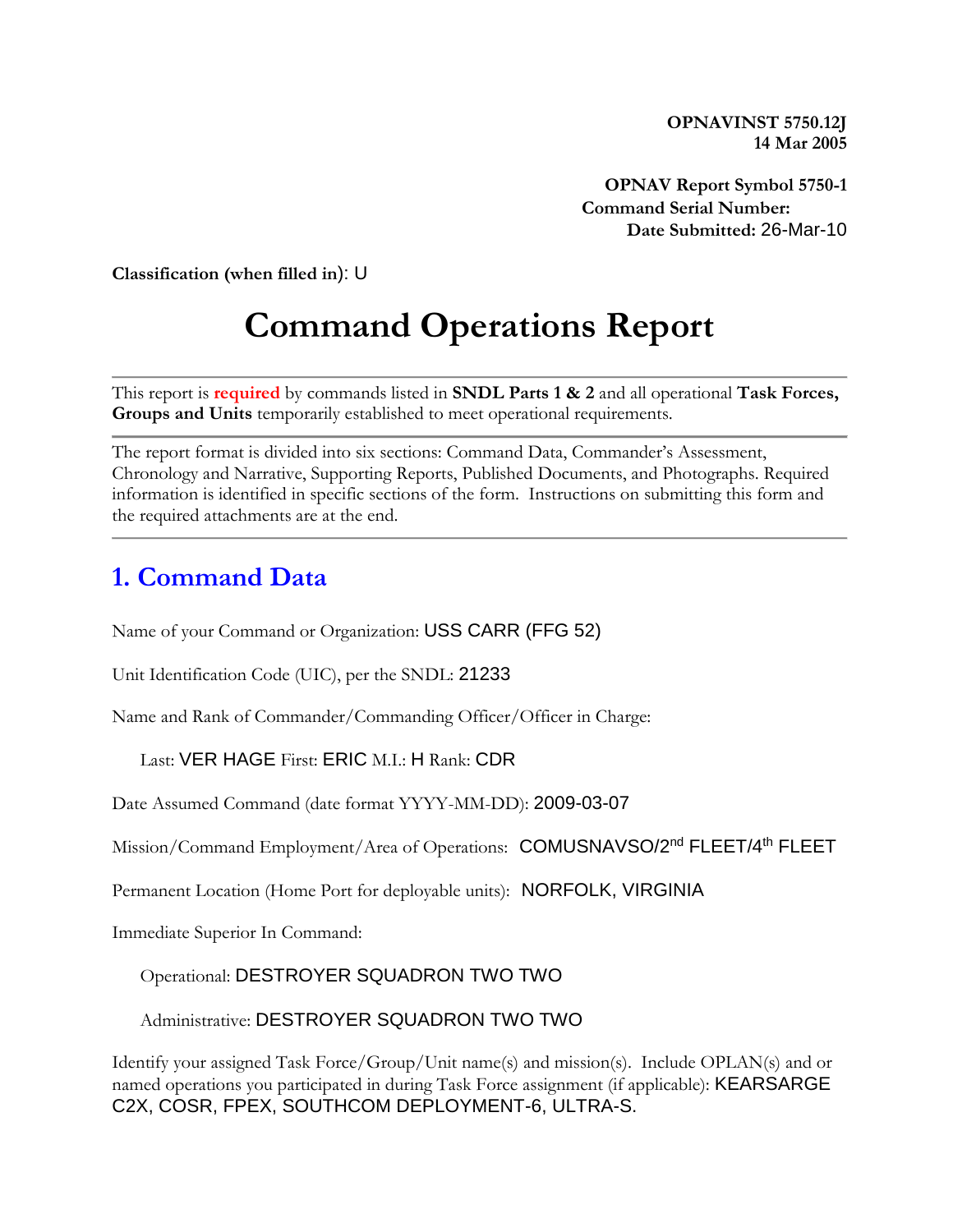Name(s) of Forces, Commands, Ships, Squadrons or Units assigned or under your operational control (if applicable): HSL 42 DET 8 under LCDR Jaesen Yerger

Type and number of Aircraft Assigned and Tail Codes, if applicable: Proud Warrior 421

Commands, Detachments or Units deployed on board or stationed aboard as tenant activities (as applicable): HSL 43 DET 8 under LCDR Jaesen Yerger

Number of Personnel Assigned:

Officers: 21 Enlisted: 152 Civilian: 0

Command Point of Contact (required entry, complete in full):

Name (Rank, First Name, Middle Initial, Last Name): ENS Job Title/Office Code: Public Affairs Officer E-mail (both classified and unclassified, if available): Phone number(s): Command Mailing Address: FPO AE 09566-1506

#### **2. Commander's Assessment**

The Commander's Assessment briefly tells the story of the command's role in national defense and should highlight any general and specific lessons-learned. It should contain the commander's commentary, insights and reflections on the unit's activities. Attention should be directed to significant issues impacting training, operations and mission accomplishment during the reporting period. Descriptions of circumstances and sequence of events leading to major command decisions and results of those decisions are particularly desired. Also desired are accounts of specific contributions of individuals in the command to mission accomplishment. For units engaged in or directly supporting combat, significant wartime or peacetime operations (named operations, noncombat evacuation operations, disaster relief or other humanitarian operations, etc.) or major exercises, particular attention should be given to the commander's estimate of the situation, records of discussions and decisions, descriptions of circumstances and sequence of events leading to operational decisions and results of those decisions. For a unit returning from deployment or participating in a single operation this can normally be a single assessment. For higher-echelon commands or units engaging in multiple operations, a separate assessment for each operation in addition to an overall assessment may be appropriate.

2009 was a busy and rewarding year for USS CARR as we successfully executed a 4<sup>th</sup> Fleet Counter-Illicit Trafficking deployment and began preparations for our 2010 training cycle. CARR began the year in homeport Norfolk but quickly geared up for an underway that included a major ammo onload and participation in a C2X with KEARSARGE EXPEDITIONARY STRIKE GROUP. Upon return to Norfolk CARR immediately took part in FPEX and a Conventional Ordnance Safety Review in early March. After completeing his tour as CARR's Commanding Officer, CDR Mark Metzger was relieved by CDR Eric Ver Hage during a change of command ceremony on 07 Mar 09. Immediately following this change of command the crew of CARR entered into a pre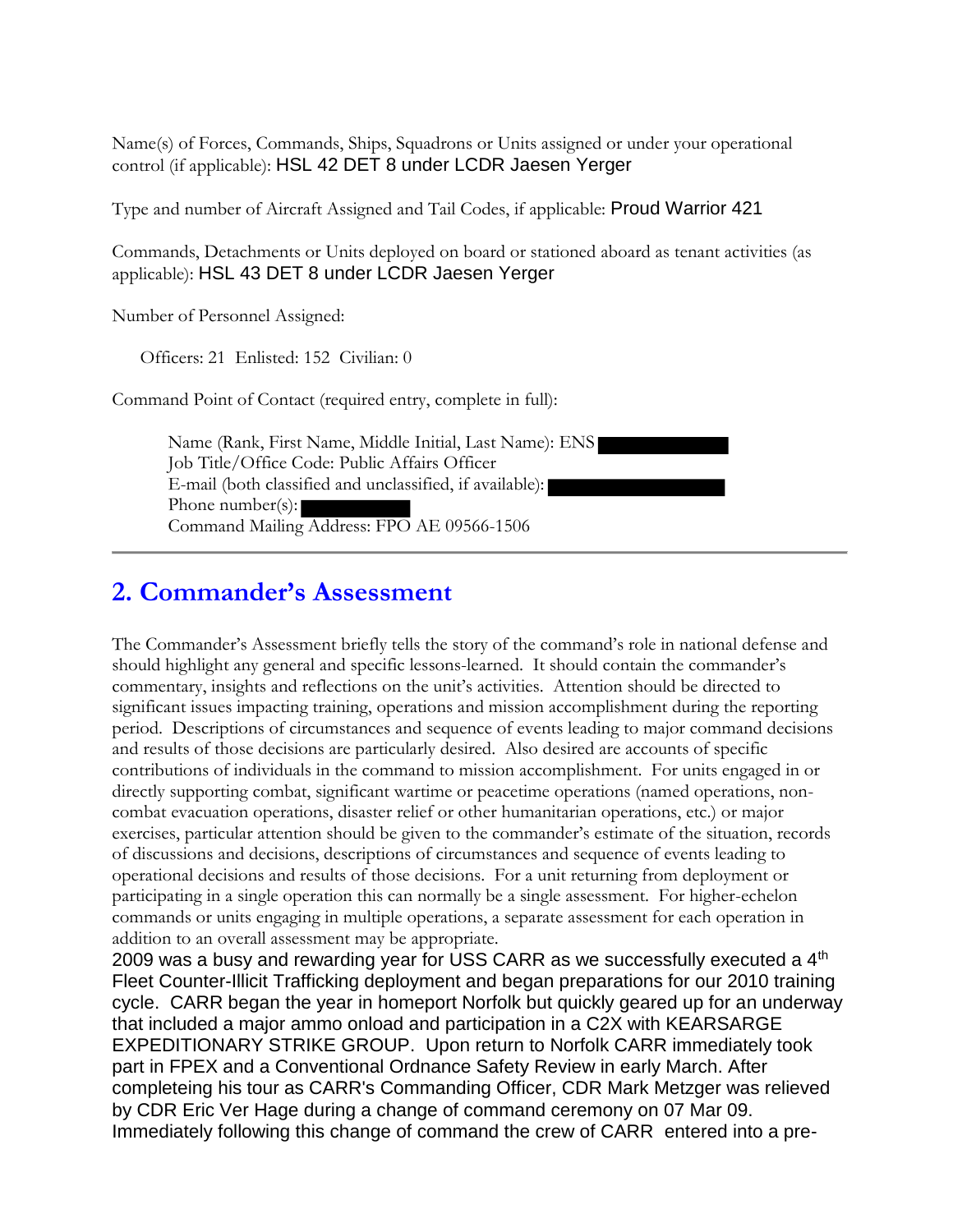deployment standdown period to take leave and spend time with friends and family before commencing a six-month deployment to the 4<sup>th</sup> Fleet AOR.

On 02 April 2009 CARR departed Norfolk enroute to Mayport, FL for a pre-deployment brief and then on to the Panama Canal. From April to July CARR was on the Eastern Pacific side of the Canal during which time they successfully completed a major bust of cocaine off the coast of Peru enroute to Mexico and then the United States. While on the Pacific side of the Canal CARR had the opportunity to visit Golfito, Costa Rica and provide value training with the Costa Rican Coast Guard on VBSS tactics and techniques as well as many community relations events including a donation of toys and supplies as part of Project Handclasp. In addition to Coast Rica CARR visited Paita, Peru and Panama City, Panama conducting community relations events and cross training in support of Theater Security Cooperation.

Between mid-July and October, CARR spent the rest of the deployment on the Caribbean side of the Canal where they accomplished another successful drug bust off the coast of Venezuela. In addition to CARR's counter-illicit trafficking work, CARR continued it's important Theater Security Cooperation mission in the countries of Colombia, Aruba and Curacao. In July CARR had a taste of home by pulling into Guantanamo Bay, Cuba where a significant number of voyage repairs were accomplished and valuable training completed.

In September and Ocotober, CARR began to wind down it's successful six-month deployment on their journey home where they stopped in Key West, FL to disembark HSL 42 Det 8 and take on several guests for a Tiger Cruise home to Norfolk. The threeday journey home proved to be an exciting time for the crew and their invited families. Carr completed her deployment on 7 Oct 09 with much fanfare on the pier as loved ones were re-united.

This return home marked the start of a month long post-deployment leave period before beginning preparations for ULTRA-S. The week-long inspection took place during the first week of December. CARR successfully completed the intense inspection with zero recommendations for self-suspension in any warfare area. Following the completion of ULTRA-S CARR entered it's holiday leave period giving it's Sailor's a well-earned rest before the start of 2010.

Overall, 2010 proved to be a busy and successful year for CARR as it faced every challenge with Courage, Will, and Determination.

### **3. Chronology and Narrative**

Chronology should include dates of movements; local operations and training; exercises and operations (define acronyms and purpose of exercise or operation); installation of new weapons systems or changes; major physical changes to facilities, ship or aircraft; Class A or B mishaps; port visits; unit awards received; reserve augmentation; and other significant operational or administrative events.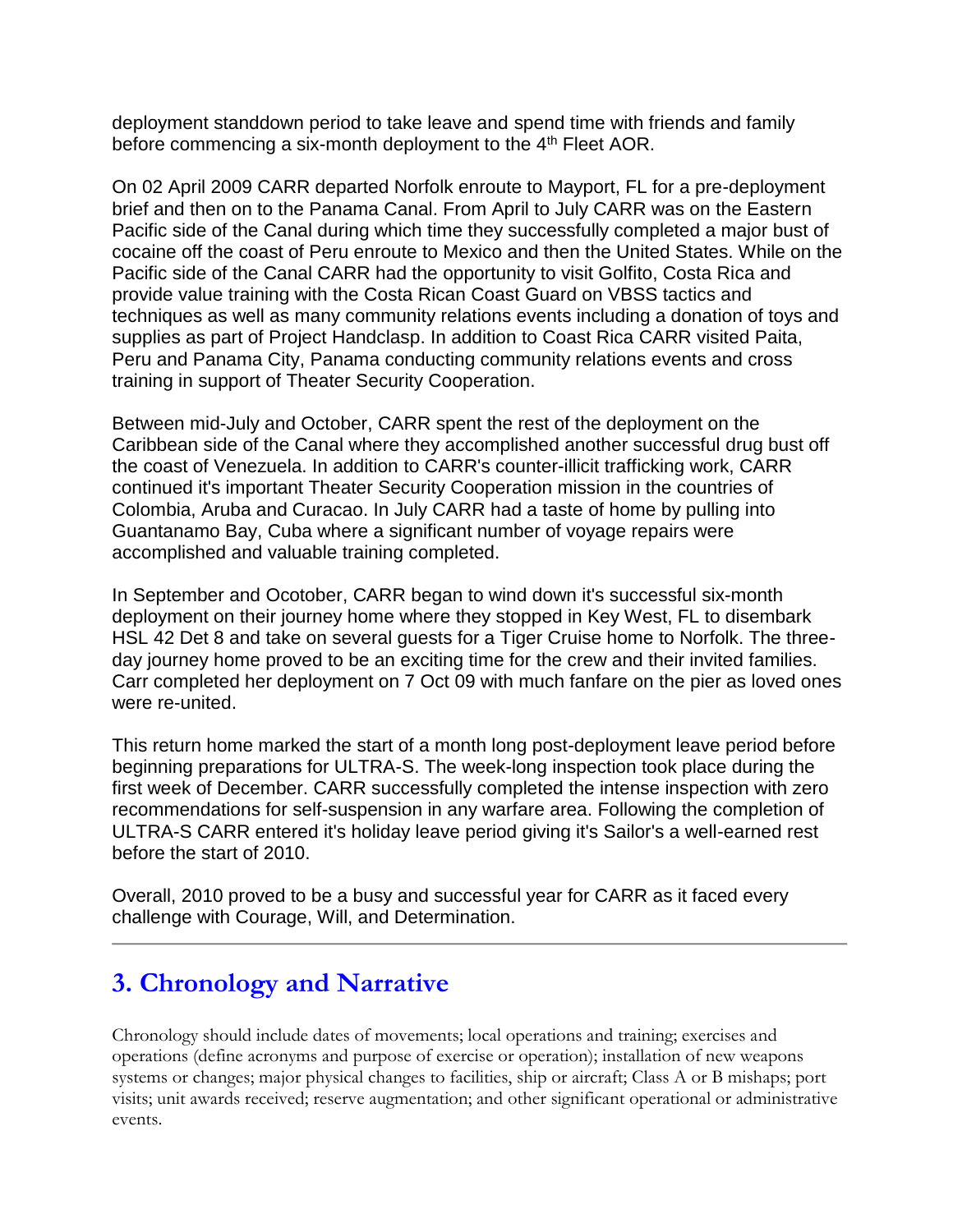20Jan-22Jan Ammo onload 03Mar-06Mar COSR 03-04Mar FPEX 07Oct Inport Norfolk

27Dec08 -07Jan9 Holiday Leave Period 07Jan-20Jan Inport Norfolk, VA 20Jan Transit to Yorktown, VA 22Jan U/W from Yorktown, VA 22Jan-25Jan Transit to Mayport, FL 25Jan-27Jan Inport Mayport, FL 27Jan U/W from Mayport, FL 27Jan-27Feb U/W for WOWU/C2X 27Feb Inport Norfolk, VA 07Mar Change of Command 07Mar-18Mar Pre-Deployment Leave/Upkeep 1 20Mar-30Mar Pre-Deployment Leave/Upkeep 2 03Apr U/W for CIT Deployment 03Apr-05Apr Transit to Mayport, FL 05Apr-06Apr Inport Mayport, FL 06Apr-10Apr U/W enroute to Panama Canal 10Apr-11Apr Panama Canal Transit 11Apr-12Apr Inport VNB, Panama 12Apr-23Apr U/W on station in Eastern Pacific 23Apr-26Apr Inport Golfito, Costa Rica 26Apr-06May U/W on station in Eastern Pacific 06May-08May Inport Golfito, Costa Rica 8May-19May U/W on station in Eastern Pacific 19May-21May **Inport Paita, Peru** 21May-12Jun U/W on station in Eastern Pacific 12Jun-17Jun Anchored at VNB, Panama 17Jun-08Jul U/W on station in Eastern Pacific 08Jul-11Jul Anchored at VNB, Panama 11Jul-12Jul U/W for Panama Canal Transit 12Jul-23Jul U/W on station in Caribbean 23Jul BSF Cartagena, Colombia 23Jul-31Jul U/W transit to Guantanamo Bay, Cuba 31Jul-05Aug Inport Guantanamo Bay, Cuba 05Aug-14Aug U/W on station in Caribbean 14Aug-17Aug Inport Aruba, Netherlands Antilles 17Aug-31Aug U/W on station in Caribbean 31Aug-02Sep Inport Cartagena, Colombia 02Sep-14Sep U/W on station in Caribbean 14Sep BSF Colon, Panama 15Sep-25Sep U/W on station in Caribbean 25Sep-28Sep Inport Curacao, Netherlands Antilles 28Sep-01Oct U/W transit to Key West, FL 01Oct-03Oct Inport Key West, FL 03Oct-07Oct U/W Tiger Cruise transit to Norfolk, VA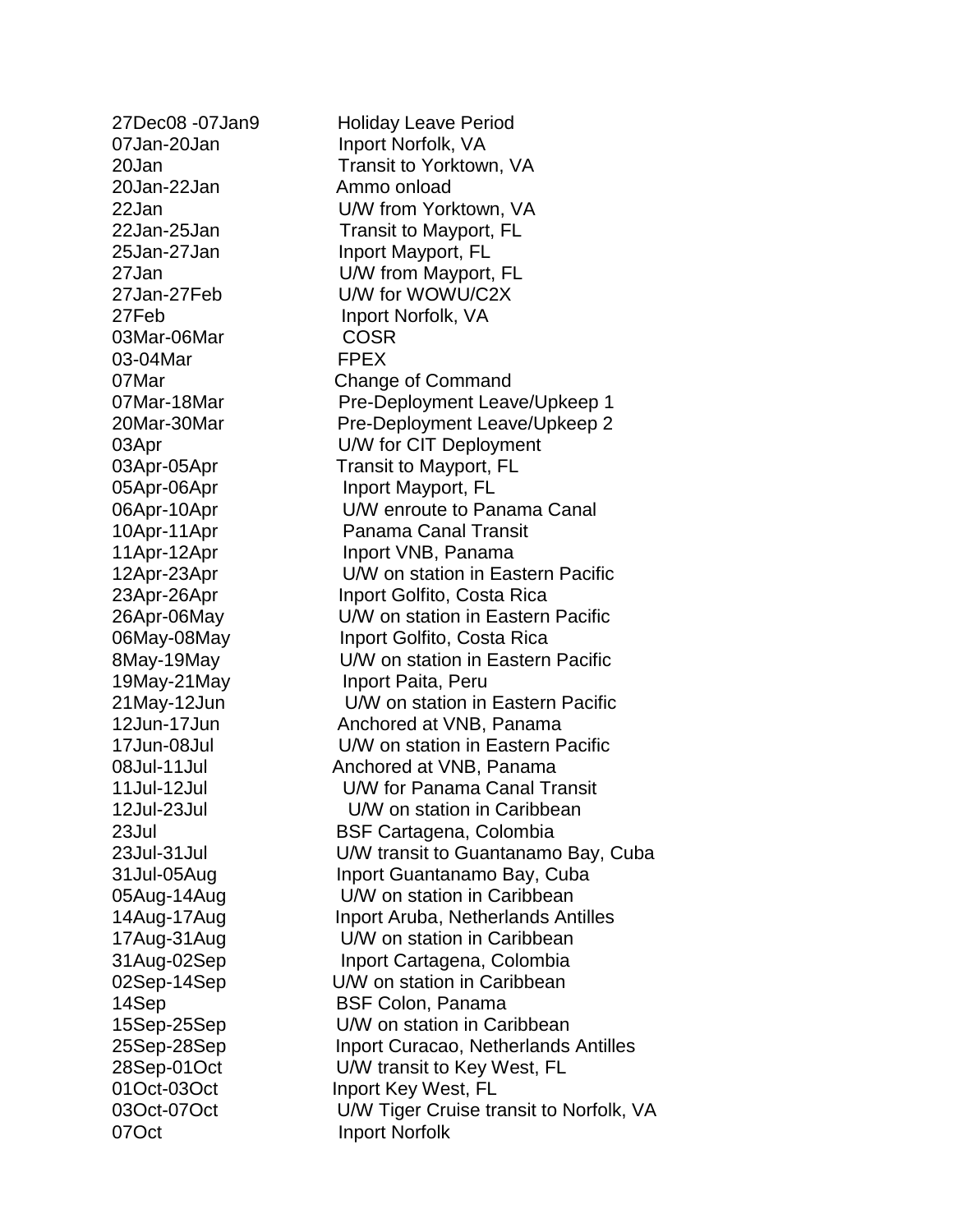| 07Oct-22Oct   | Post-Deployment Leave 1       |
|---------------|-------------------------------|
| 23Oct-09Nov   | Post-Deployment Leave 2       |
| 07Oct-06Nov   | <b>CMAV</b>                   |
| 08Dec-11Dec   | <b>ULTRA-S</b>                |
| 11Dec         | <b>Command Holiday Party</b>  |
| 11Dec-27Dec   | <b>Holiday Leave Period 1</b> |
| 28Dec-11Jan10 | <b>Holiday Leave Period 2</b> |

The short narrative should amplify chronology entries (such as objectives and results of exercises/ operations; commander's evaluation of exercises/operations, etc). Entries may refer to an enclosure of this report without additional description if the enclosure sufficiently reports the incident/event. For all other entries, give the date or period in YYYY-MM-DD format and provide a brief narrative. All significant events during the reporting period are to be included.

CARR began the year in homeport Norfolk but quickly geared up for an underway that included a major ammo onload and participation in a C2X with KEARSARGE EXPEDITIONARY STRIKE GROUP. Upon return to Norfolk CARR immediately took part in FPEX and a Conventional Ordnance Safety Review in early March. After completeing his tour as CARR's Commanding Officer, CDR Mark Metzger was relieved by CDR Eric Ver Hage during a change of command ceremony on 07 Mar 09. Immediately following this change of command the crew of CARR entered into a predeployment standdown period to take leave and spend time with friends and family before commencing a six-month deployment to the 4th Fleet AOR.

On 02 April 2009 CARR departed Norfolk enroute to Mayport, FL for a pre-deployment brief and then on to the Panama Canal. From April to July CARR was on the Eastern Pacific side of the Canal. While on the Pacific side of the Canal CARR had the opportunity to visit Golfito, Costa Rica. In addition to Coast Rica CARR visited Paita, Peru and Panama City, Panama conducting community relations events and cross training in support of Theater Security Cooperation.

Between mid-July and October, CARR spent the rest of the deployment on the Caribbean side of the Canal where they accomplished another successful drug bust off the coast of Venezuela. In addition to CARR's counter-illicit trafficking work, CARR continued it's important Theater Security Cooperation mission in the countries of Colombia, Aruba and Curacao.

In Ocotober, CARR stopped in Key West, FL to disembark HSL 42 Det 8 and take on several guests for a Tiger Cruise home to Norfolk. Carr completed her deployment on 7 Oct 09.

This return home marked the start of a month long post-deployment leave period before beginning preparations for ULTRA-S. Following the completion of ULTRA-S CARR entered it's holiday leave period.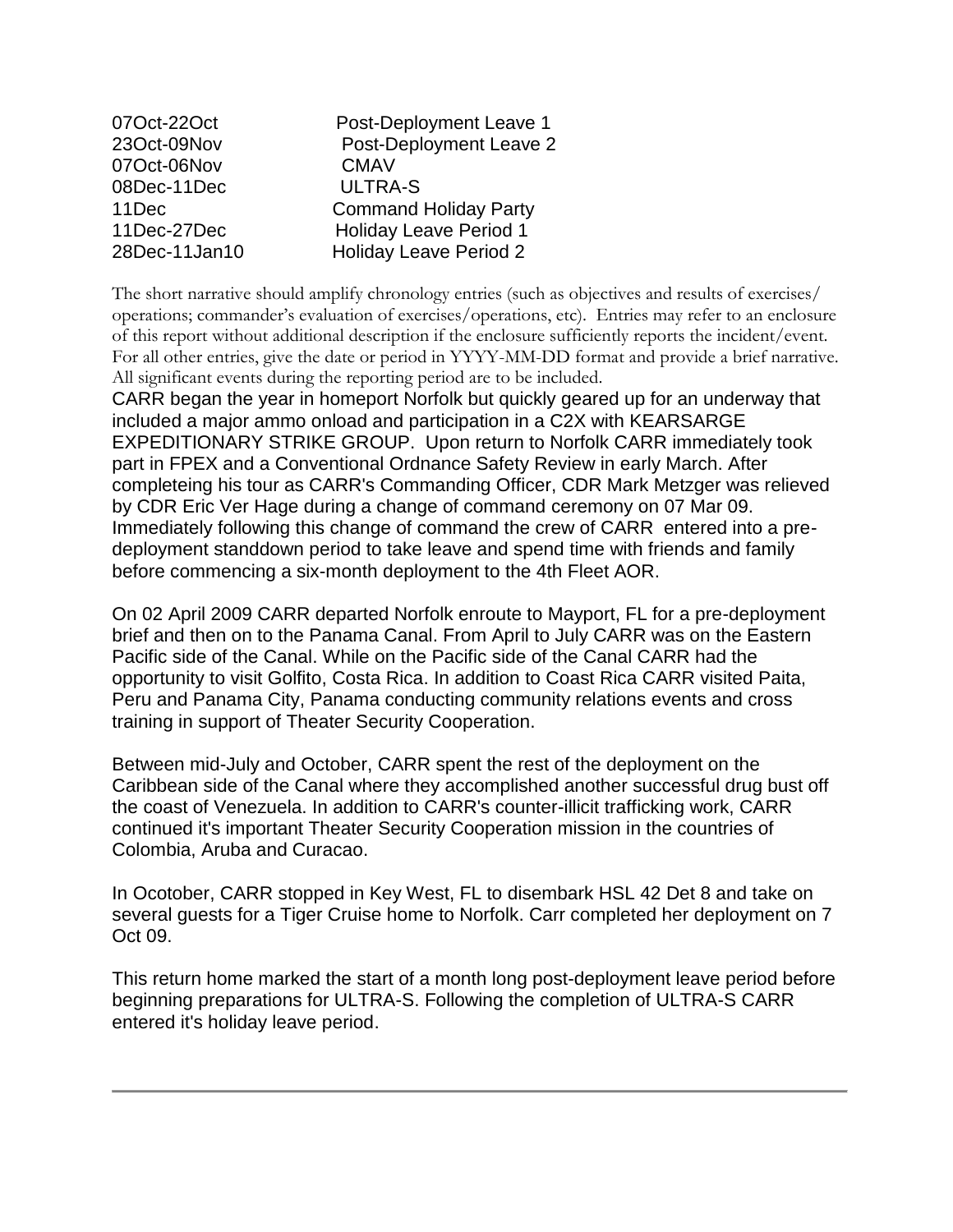## **4. Supporting Reports**

Supporting Reports are those reports required by other instructions that provide significant data about the command during the calendar year. These reports may be submitted "as is," eliminating the need to duplicate information for this report that is already contained in reports prepared in response to other instructions and requirements. Examples include battle efficiency, safety and other award submissions, major staff or command studies, and end of cruise reports or briefs. For units engaged in or directly supporting combat, significant wartime or peacetime operations (named operations, non-combat evacuation operations, disaster relief or other humanitarian operations, etc.) or major exercises, enclosures may include, but are not limited to:

- a. Situation Reports
- b. Intentions Messages
- c. Operational Reports
- d. Operations Orders/Deployment Orders
- e. Operational Plans
- f. Personal For Messages
- g. After Action Reports
- h. Significant Electronic Message Traffic (outgoing/e-mail/chat)
- i. Battle Damage Assessments
- j. Casualty Reports
- k. End-of-Cruse/Deployment Reports
- l. Intelligence Summaries
- m. Major Exercise Reports

List below the items submitted, indicating the classification of each. Electronic reports should be in a Microsoft Office format (Word, Excel, Power Point, or Access), HTML, PDF, JPG, GIF, or plain text. It is unnecessary to convert non-electronic documents to electronic format. Submit electronic reports via e-mail or on CD-ROM as explained at the end of this form. Enclosures that do not exist in electronic format should be listed below and submitted in hardcopy in the same manner as a CD-ROM.

- A. Situation Reports: Classified\*
- B. Operational Reports: Classified\*
- D. After Actions Reports: Classified\*

### **5. Published Documents**

List below the published documents being submitted in either electronic or paper format, indicating the classification of each item. Documents to be submitted include cruise books, change of command programs, commissioning/decommissioning brochures, establishment/disestablishment/deactivation brochures, copy of command's web site, news releases, biography of commander, welcome aboard brochures, newspaper articles, command studies, statistical data, etc.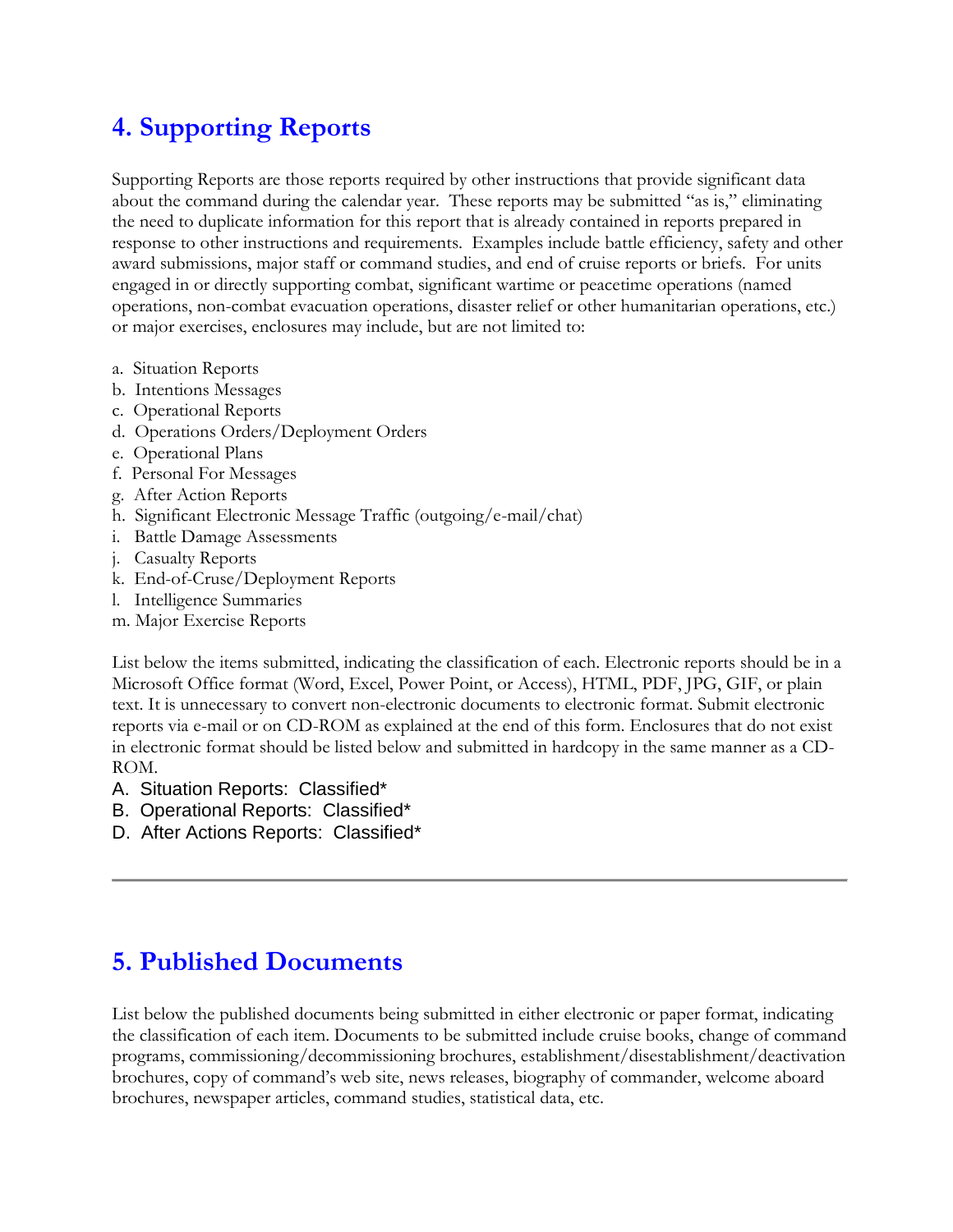Electronic documents should be in a Microsoft Office format (Word, Excel, Power Point, or Access), HTML, PDF, JPG, GIF or plain text. Documents in electronic format are to be submitted via e-mail or on CD-ROM as explained at the end of this form. It is unnecessary to convert non-electronic documents to electronic format. List any enclosures that are not electronic and submit in hardcopy in the same manner as a CD-ROM.

CDR Eric H. Ver Hage Bio Cooperation with Venezuelan Navy Article Successful Drug Bust Article End of deployment press release

# **6. Photographs**

List below official photographs and any other command-generated media being submitted in either electronic or paper format. Photographs to be submitted include: official photo of commanding officer; recent photo of ship, aircraft, or facility; and photos of historic events associated with the command. Photographs submitted electronically should be in JPG, TIFF or GIF format. It is unnecessary to convert non-electronic documents to electronic format. Photographs in electronic format are to be submitted via e-mail or on CD-ROM as explained below. Enclosures that do not exist in electronic format should be listed below and submitted in the same manner as the CD-ROM. Also include any photographs covering operational strikes, battle damage (especially that sustained by own ship, aircraft, facilities or equipment), or other relevant photos relating to combat or deployment operations.

**Commanding Officer: CDR Eric H. Ver Hage Executive Officer: CDR Philip Engle USS CARR (FFG 52)**

#### **Submit this Command Operations Report as follows:**

Via e-mail, to one of the three e-mail addresses:

All air/aviation commands: aviationhistory@navy.mil All ships: shiphistory@navy.mil All other commands: archives@navy.mil

Place any attachments too large for transmission via e-mail on CD-ROM and send by an approved commercial courier, such as FEDEX or UPS. Check CDs for readability before submission to guard against corruption. Forward paper records included as attachments in the same manner. **Do not forward Command Operations Reports via U.S. mail, as all mail addressed to the Naval Historical Center is irradiated and will result in destruction of discs and damage to paper enclosures.** Address all shipments to:

Naval Historical Center